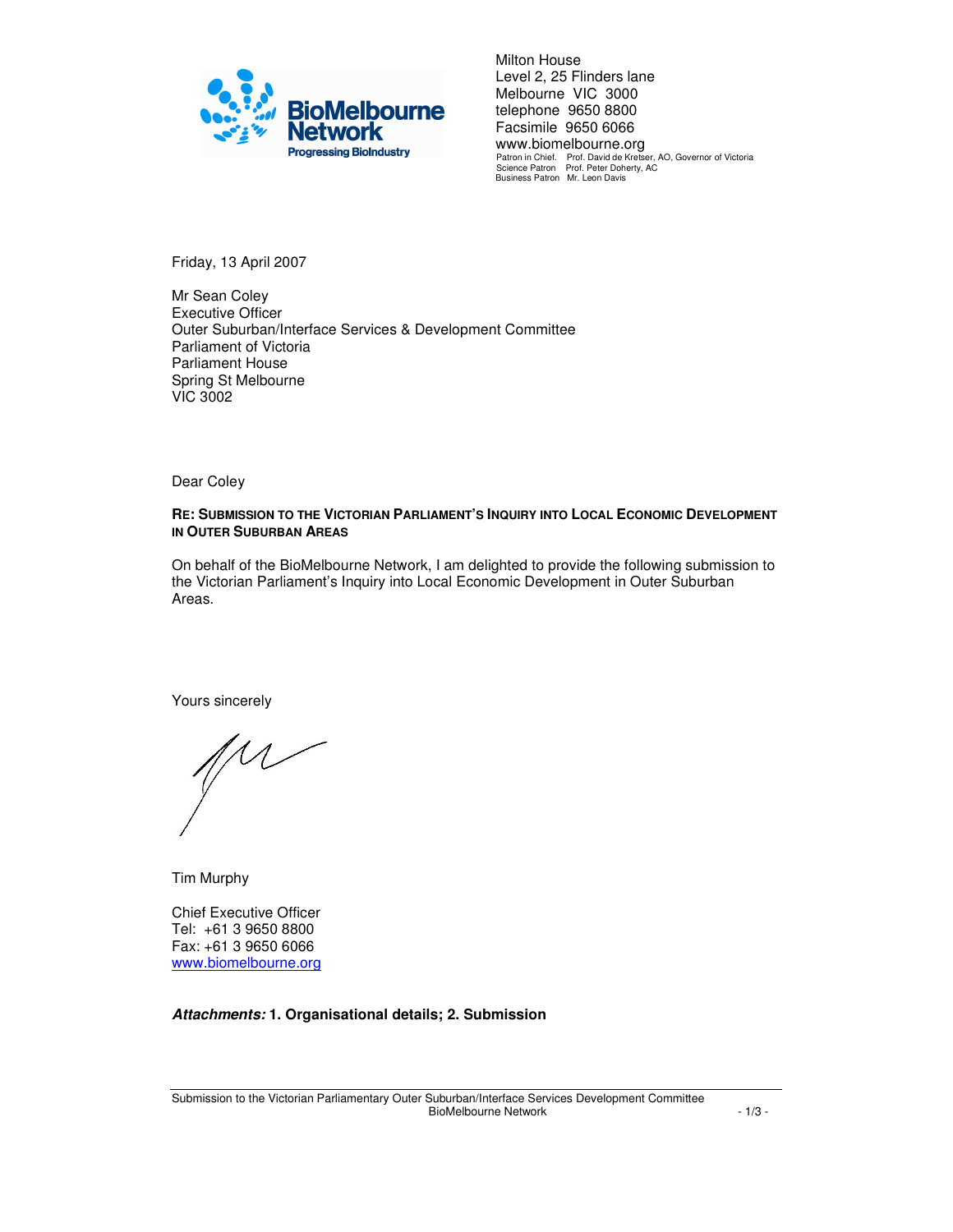# **Attachment 1**

## **Organisation details**

### **1 Details of organisation providing the submission:**

| BioMelbourne Network           | P) 03 9650 8800             |
|--------------------------------|-----------------------------|
| Level 2, 25 Flinders Lane      | F) 03 9650 6066             |
| Melbourne 3000                 | E) tmurphy@biomelbourne.org |
|                                | W) www.biomelbourne.org     |
| Tim Murphy                     |                             |
| <b>Chief Executive Officer</b> |                             |
|                                |                             |

#### **2 Background to BioMelbourne Network**

The BioMelbourne Network provides strategic leadership, business development and industry promotion assistance to the biotechnology industry of Victoria. The Network fosters more innovation, collaboration and connectivity in the Victorian biotechnology sector.

Since the Network's inception in 2001, as a project of the Committee for Melbourne it has grown into Victoria's premier biotechnology leadership forum with current total membership of over 155 organisations including the leaders in academia, biotechnology companies and business service firms. The Network's current members represent over 40% of the market capitalisation of the ASX Health and Biotech index, and over 35% of all NH&MRC funding as well as all of the top tier legal, advisory and business services firms in Melbourne.

#### **3 Areas of consideration**

- Examine local economic development programs being carried out by municipalities in outer suburban areas
- Identify the barriers to local economic development and the ways in which these can be addressed
- Investigate and recommend incentive arrangements for industry and the respective responsibilities for each tier of government
- Investigate the role of council local economic development units and the types of assistance they provide
- Examine and report on ways in which councils and government at all levels can encourage economic development., enhance and promote employment opportunities and attract new investment
- Identify export based operations and opportunities in outer suburban areas and recommend options to encourage their growth
- Identify new and emerging sectors and how they can assist economic development in outer suburban areas, including innovative examples of business incubators, home based businesses and social enterprises